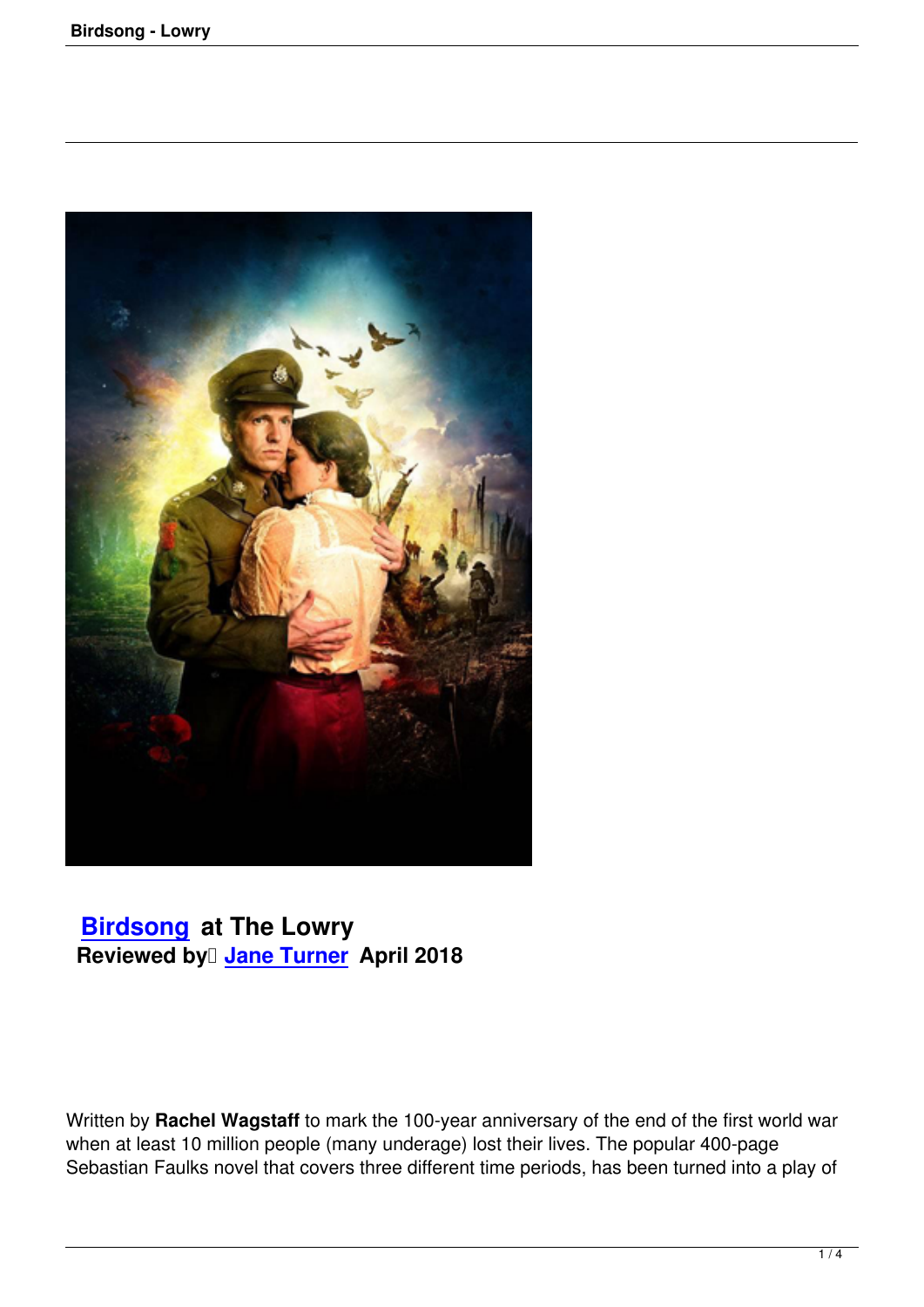just over two hours. Even though some of the story has been omitted and it remains sympathetic to the spirit of the novel, I must confess that at times it felt almost as long as the war itself. The brutal reality of the trenches and tunnels and the needless horror of the bloody battlefields of France are well depicted and combined with scenes from an earlier peacetime and a love story at the heart of this tale.

It is an emotional and gripping production that begins in 1916, before the Battle of the Somme. The hopelessness, waste and insanity is captured onstage, and the audience are immersed in the horror and devastation of warfare and its inescapable misery and terror by a creative evocation of the sombre and explosive soundscape, graphic lighting displays and what must have been a flesh rotting and gas ridden stench. Several sudden loud explosions rocked the theatre and had the audience jumping out of their seats.

The battle scenes are interwoven with regular flashbacks to the love affair of Stephen and Isabelle and the deeply contrasting moments of normality. As the war drags on, we see the changes in the soldiers as they become wearier in body, mind and spirit, more desperate and withdrawn, shocked and traumatised by the deaths around them with only their memories to sustain them.

The set is realistically designed to create the feeling of being stuck deep in a muddy trench and of crawling through the maze of tunnels. The skyline is bleak and dominated by broken wooden fencing that looks like a cross on the horizon. There are regular scene and time switches taking us to the intimate interiors where the lovers meet, a riverside picnic and a hospital bedside. These regular backdrop switches, a little too sudden and confusing at times, transport the audience through time and the many different layers of the story, from when life was peaceful and normal to the horror of life in the trenches, and along the way tells several individual tales of love, hate and conflict.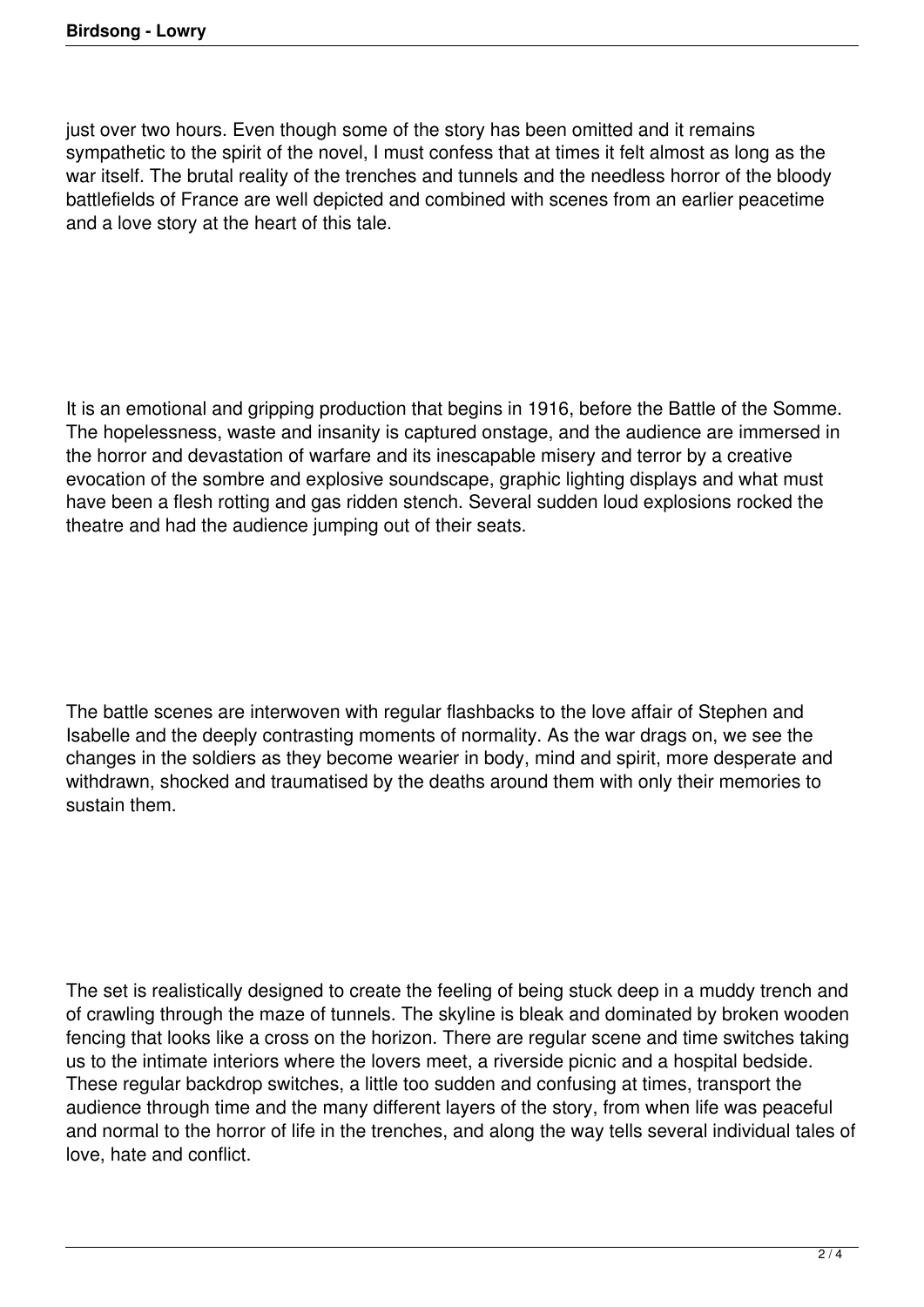The tension and horror of the first half of the performance leads towards the ill-fated Battle of the Somme, when the men go over the top of the trenches to face the onslaught of bullets on the battlefield, from which most do not return. Leading up to it and throughout the performance, individual soldiers read extracts from some of the letters sent to and from the soldiers which provide some of the most realistic and poignant moments of the drama. In these readings, we get to witness the personal battles, fears and concerns for loved ones who they will probably never see again. An interval has never been so welcome and I saw people shell-shocked in the foyer.

It must be hard to add cheer, music and romance to such a tale of devastation, but *Birdsong* was interspersed with moments of jollity and camaraderie thanks to Wagstaff's adaptation. The cast all put in such excellent and hard-working performances that by the end of such a long and mostly serious production, they all looked in need of a sit-down. They made the emotional and physical pain so real it was sometimes uncomfortable to watch.

During the periodic lulls in the fighting and sounds of war, we hear the uplifting birdsong of the title that contrasts so vividly with the sights, sounds and smells of the brutality of war, and the sweet sounds appear to represent hope amid the corpses of No Man's Land. Due to some skillfully positioned violin pieces and bouts of singing we are transported from the smothering sludge and gas of the trenches, but only momentarily. The melodic sounds and moments remind us that among the mindless killing and the worst that human beings can do to one another, there is a yearning for the things that bring them joy.